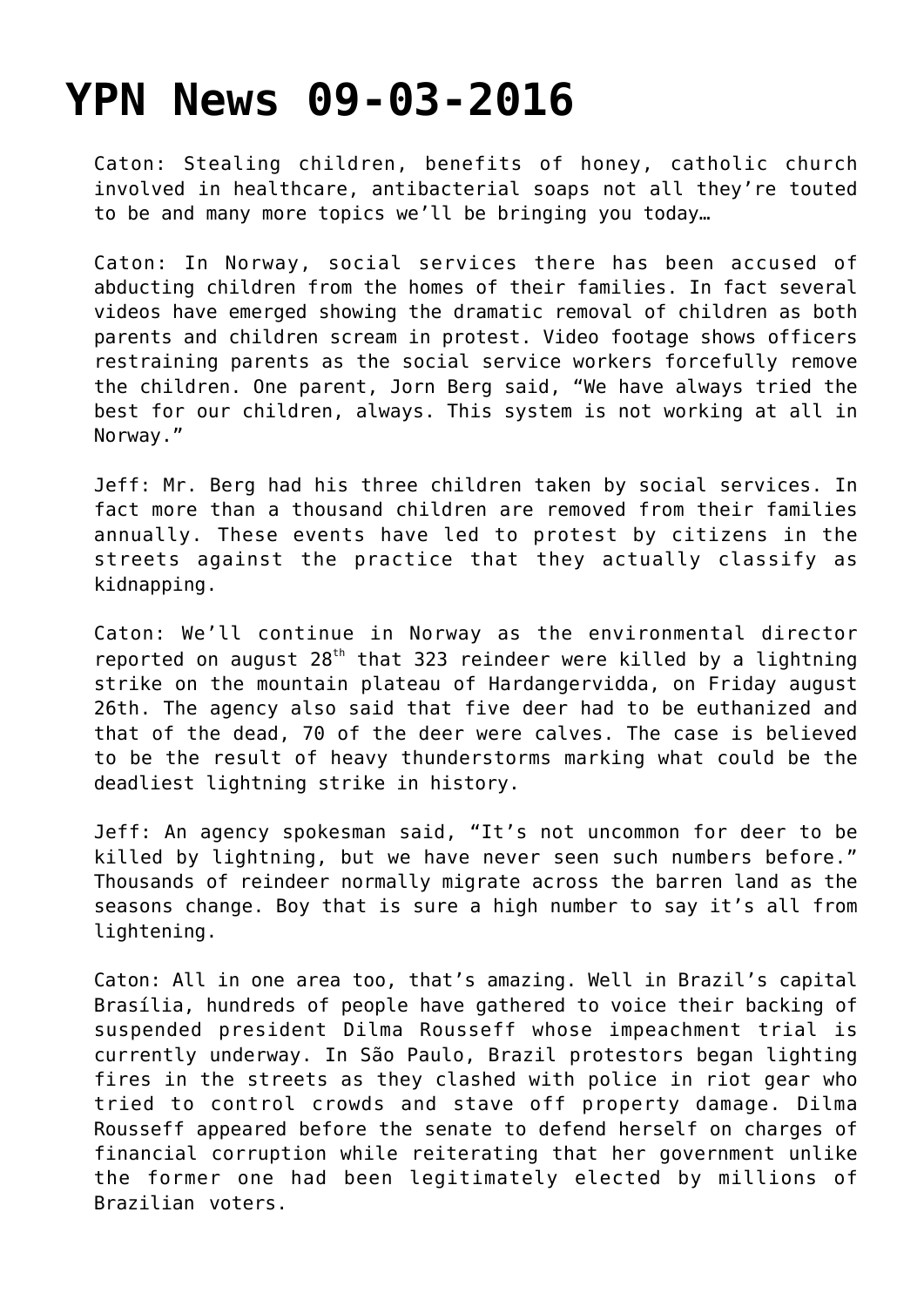Jeff: A recently released police video shows polices officers trying to enter a home where they were planning to make an arrest. As one of the persons in the home lies on the floor in compliance with the police request while asking, "What did I do?" An elderly woman is shown refusing to comply with the commands of a female officer and she is subsequently pepper sprayed before going to the ground in pain, as her son let officers know that she was 84 years old.

Caton: Officials in Dorchester County, North Carolina reported that millions of honey bees were accidentally killed as crews sprayed for mosquitoes in an attempt to prevent the spread of the ZIKA virus. One apiary in Summerville, Flowertown Bee Farm & Supply lost 46 hive or the equivalent to about 2.5 million bees. The company's co-owner, Juanita Sanchez said, "It looks like it's been nuked."

Jeff: County administrator, Jason Horde told Charleston Post and Courier, "I am not pleased that so many bees were killed." So far, four travel related cases of the ZIA virus have been reported in Dorchester County but so far no one has contracted ZIKA from a mosquito.

Caton: Honey is more than just a sweet sticky substance. In fact honey is a super-charged bacteria-killing powerhouse. The bees put immune proteins along with sugar into the honey as it's produced. Thousands of years ago honey was used to prevent wounds from getting infected. Today purified and standardized versions of it are used in hospitals to fight infections. Honey has three main ingredients to fight infections. First of all is the sugar. Only 17% of honey is water. The two types of sugar in the honey are glucose and fructose and they are sticky and attract water.

Jeff: In fact honey contains so much sugar it's considered to be a super saturated which means it contains more sugar than would normally dissolve at that temperature which is why it crystallizes as the sugar comes out of the solution. With all that sugar, it means that honey is desperate for water. So when honey comes into contact with a bacterium that has a higher concentration of water, honey will in effect suck the water out of that bacterium, which in turn leads to killing the bacterium.

Caton: Interesting. Another fact is that there isn't enough water for organisms to live on in honey so they die and the honey itself doesn't spoil. When bees make honey they put an enzyme in it called glucose oxidase. This affects bacteria negatively because gluconic acid and hydrogen peroxide are produced. Gluconic acid gives honey a ph of less than 4 which is about a thousand times more acidic than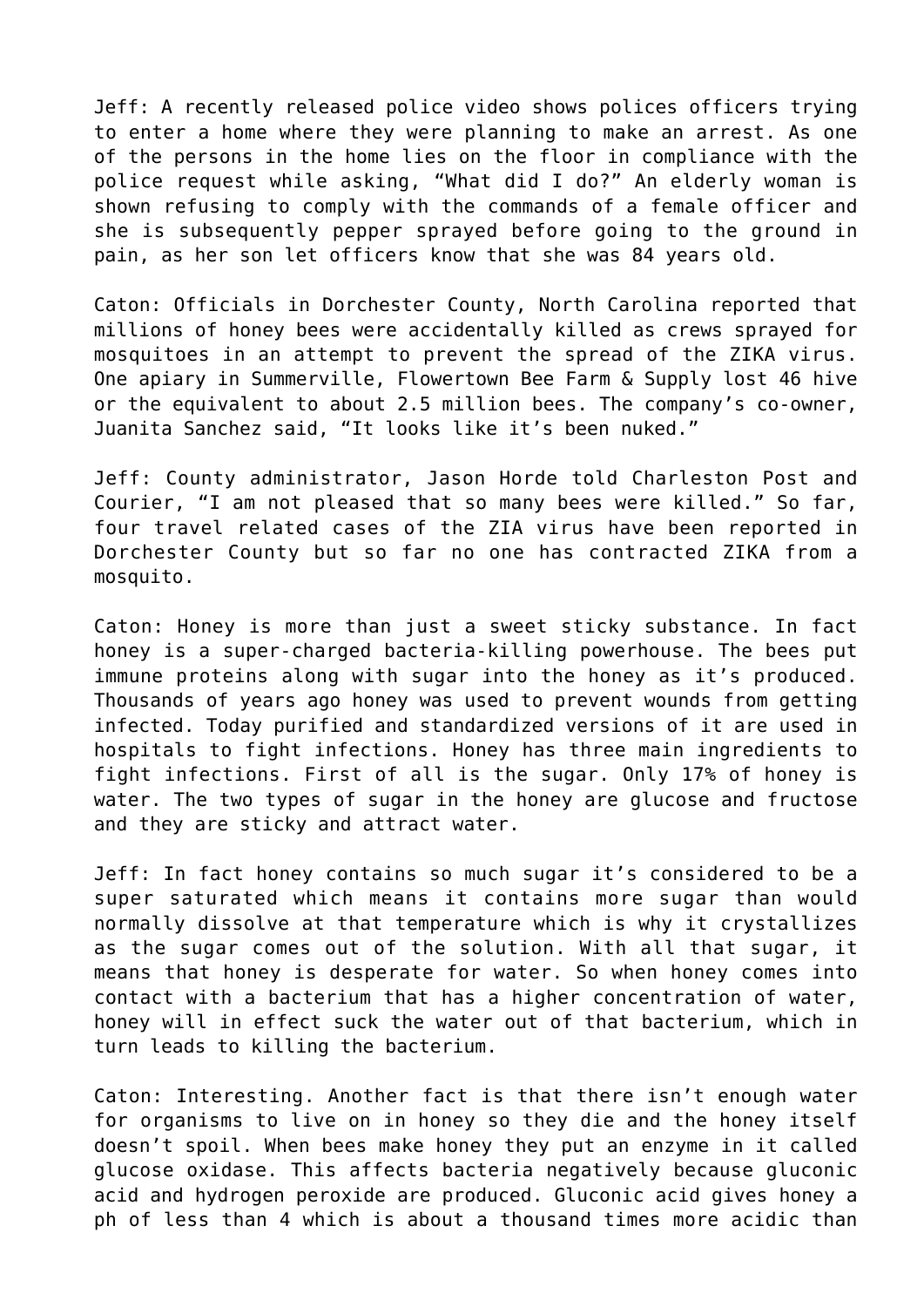what bacteria need to grow at a neutral ph of 7.

Jeff: Peroxide on the other hand is very great at destroying cells. It destroys the cell walls of bacteria which breaks them apart. Bees also put antibiotics in honey. One is called bee defensin-1. Bee defensing-1 is part of the bee's immune system and helps to defend them from bacteria including ones that cause diseases inside the hive. This is produced in a gland that the bees use to make honey so it makes sense that it makes its way into the honey itself…

Caton: So in a nutshell, if you're looking for something sweet with benefits, use honey. It's bad bacteria's worst enemy!

Jeff: Wow, sounds like it. So, honey helps to produce great health, ill health however is rampant, and Larry McGee has some interesting information for us on who is profiting from this ill health. Larry…

Larry: Though the paper trail is rarely ever exposed, there are big bucks in bad health, and a report recently released is helping to shed light on what could be its largest profiteer. According to recent statistics, one in every six patients are receiving treatment at a Catholic hospital; and the Catholic Medical enterprise itself is reported to be taking over new hospitals at a Break-neck pace.

Larry: Most Catholic hospitals are identified as non-profit corporations, which means they derive funding from Private Insurance companies, State and Federal Grants, and Medicare as well as Medicaid. The hospitals themselves are said to not be directly under the control of what is called the Holy See, but physicians at Catholic hospitals are mandated to follow 72 rules instituted by the authority of the US Conference of Catholic Bishops; called the Ethical and Religious Directives for Catholic Healthcare services.

Larry: The increase in the activities of Catholicism in healthcare, come at a time when hospitals in many poor neighborhoods are reportedly struggling, yet with the quality of care being provided to citizens, many are beginning to question whether or not the primary interest of Catholic Healthcare is the health of the people or profit.

Larry: The health of the world's most valuable resource- its children, is facing a new threat with the appearance of the ZIKA virus, which is now making its rounds in some Southern parts of the United States. All cases in fact, of the infection spread within the states, can reportedly be traced back to two locations in Miami.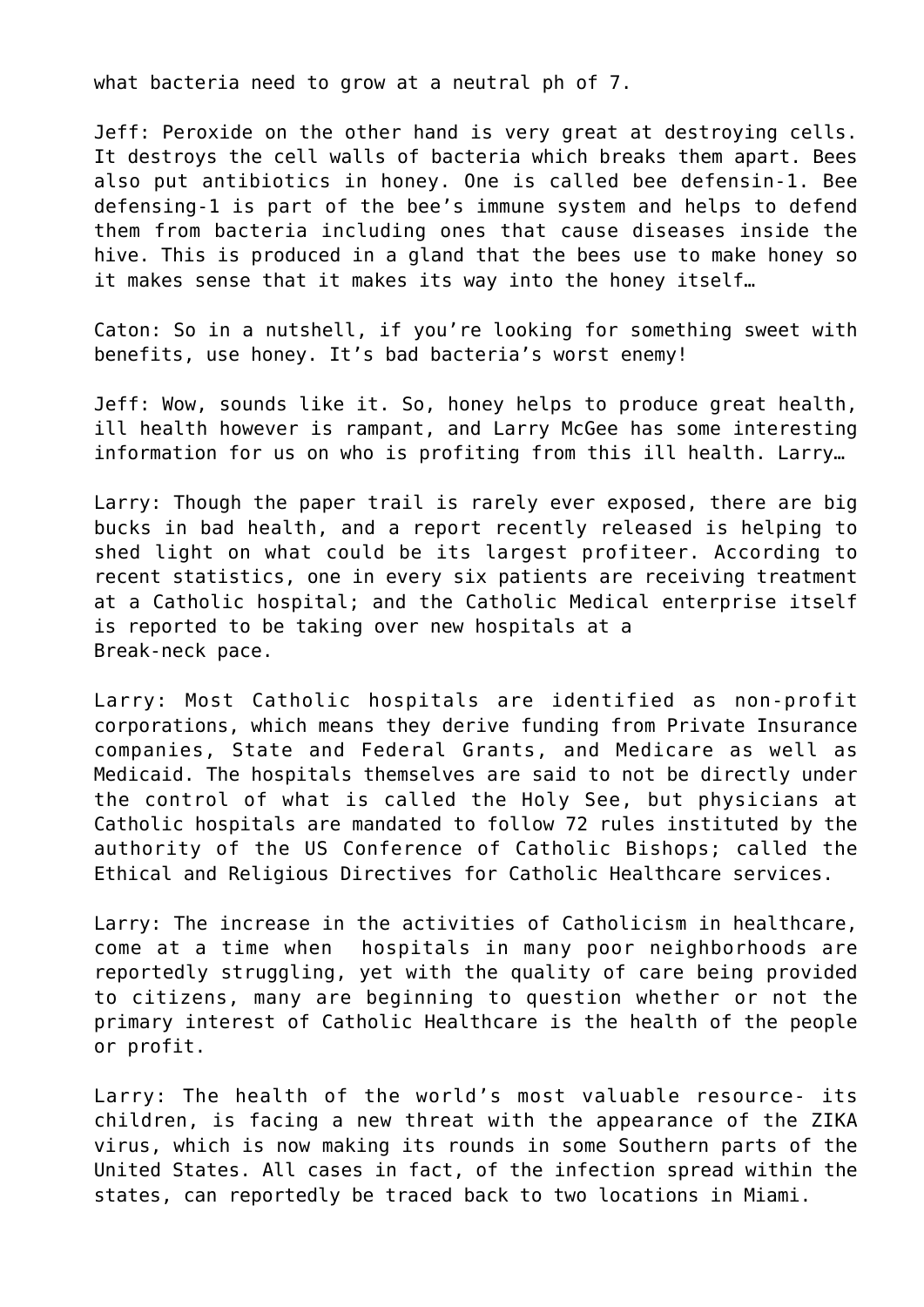Larry: Yet despite that, the disease is apparently already undergoing mutations, as is evidenced by a recent case where a child was born with ZIKA, but showed none of the expected symptoms- such as microcephaly- prior to being born. At just 2 months old, Mikayla looks normal from all appearances, but she is being called a medical mystery for doctors, who say she is indeed stricken with ZIKA; complete with brain calcifications which could potentially produce seizures later in life. Doctors plan to follow the child for five to six years, to plot the course of the newest mutation.

Larry: Some say things are also on the verge of changing for Syria, after talks between Russian Foreign Minister, Sergei Lavrov, and John Kerry this week. The meeting of the minds reportedly lasted an entire 12 hours, but is said to have produced an agreement on some of the sticking points regarding Syria. The two parties say there remains only a few issues yet that require ironing out, before they can announce a plan for an effective cessation of hostilities in Syria that is both functional and lasting.

Larry: Analyst say it may be worth noting, that a similar agreement reached in February quickly broke down and resulted in more destruction for Damascus. The two nuclear powers have reportedly also come to an understanding though as to the status of mercenaries groups such as Al-Nusra, but for common folk in Syria, the meeting produced disappointment, insomuch as it failed to speed up much needed humanitarian aid to worn torn areas like Aleppo. Russia has already communicated its support for such measures, the US however; has still not given its nod.

What is being hailed as the largest accomplishment from the meeting, is an acknowledgement by both sides, that there is "no *military solution"* to the challenge of Syria.

Larry: Elsewhere in the Euphrates, Turkey is exhibiting raw defiance, with the Turkish Prime Minister offering to allow Russia to use the same Turkish airbase where America is believed to house 50 of its tactical nukes. The opportunity was reportedly offered to facilitate Russian airstrikes against ISIS in Syria, but there are obvious questions regarding how the two nations would go about sharing the base- were it to indeed take place.

Larry: America's response, via White House Press Secretary, Mark Toner, is that America, in their private, diplomatic conversations with Turkey, have certainly sought clarity on the implications of what [that] decision might be. America continues to use Incirlik, he said, and used it all throughout the coup attempt which ultimately led to operations at the base being halted.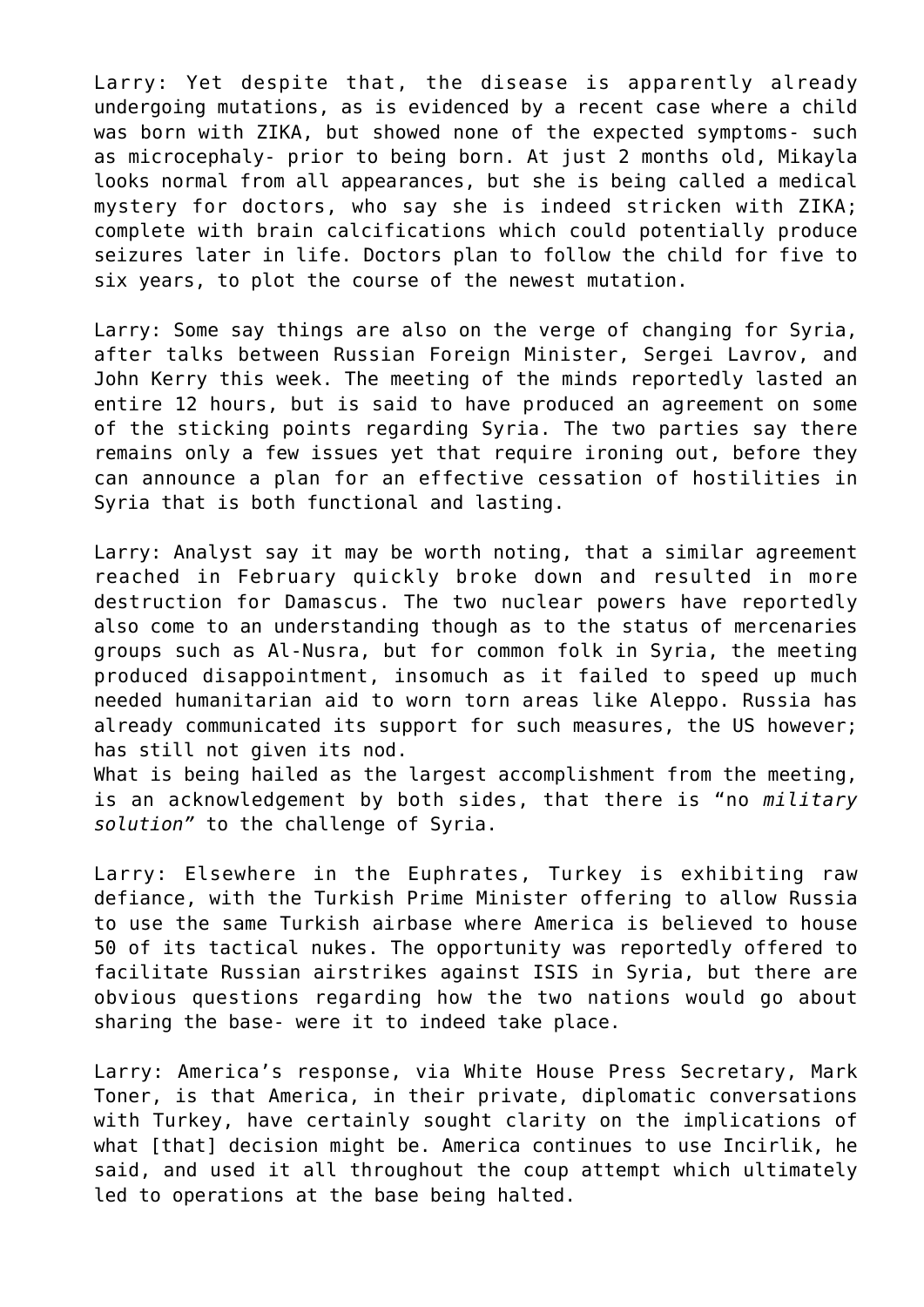Larry: "America," the Secretary stated, "would like however, to continue the relationship with Turkey that has allowed it to use the base, and launch close proximity strikes against targets in Syria." The US says again that they are aware that there has been dialog between the two nations regarding Incirlik in recent weeks, but they are both members of the International Syria Support Group. They are both stake holders in Syria, and as much as the US can have a better and more constructive relationship with Russia on Syria, Press Secretary Toner says, "That the US would certainly want the same for Russia and Turkey." From YPN News, I'm Larry McGee.

Caton: I didn't realize the Catholic Church had their hand in so many hospitals across the world.

Jeff: It was interesting on Larry's last article, Caton, how you have different sides sharing the same airbase. I wonder how that's going to work.

Caton: I guess we will see. We continue our report today focusing in on Chicago's rising murder rate. According to Chicago Police Department data, the nation's third largest city recorded 81 murders in August. That makes it the most violent month Chicago has seen in almost 20 years.

Jeff: The total number of murders for 2016 has reached 462 making it the most violent year since the early 90's and 2000's when the same records reported 600 or more murders annually. Currently the murder rate is 50% higher than in August of last year. The data also shows there have been over 2,300 non-fatal shooting incidents which is 48% greater than last year as well.

Caton: Sounds like it's just getting worse and worse in Chicago by the day. These statistics left Police Superintendent, Eddie Johnson asking, "When will enough be enough?" He and Mayor Rahm Emanuel are blaming the rise in violence on increased gang activity. They believe state and federal laws need to be tougher to keep habitual offenders behind bars. "We keep coming upon the same facts," Mayor Emanuel says, "Repeat gun offenders who continually run in and out of the criminal justice system with no consequences who are back on the streets wreaking havoc." Of course it appears that them being incarcerated is not putting a dent in these numbers at all, fatal or non-fatal.

Jeff: Not at all. Well, despite recent flooding in Louisiana and other boarding states, drought is clearly not leaving the western part of the US anytime soon. Lake Mead's water supply sunk to a new record low this past June. Being the country's largest reservoir it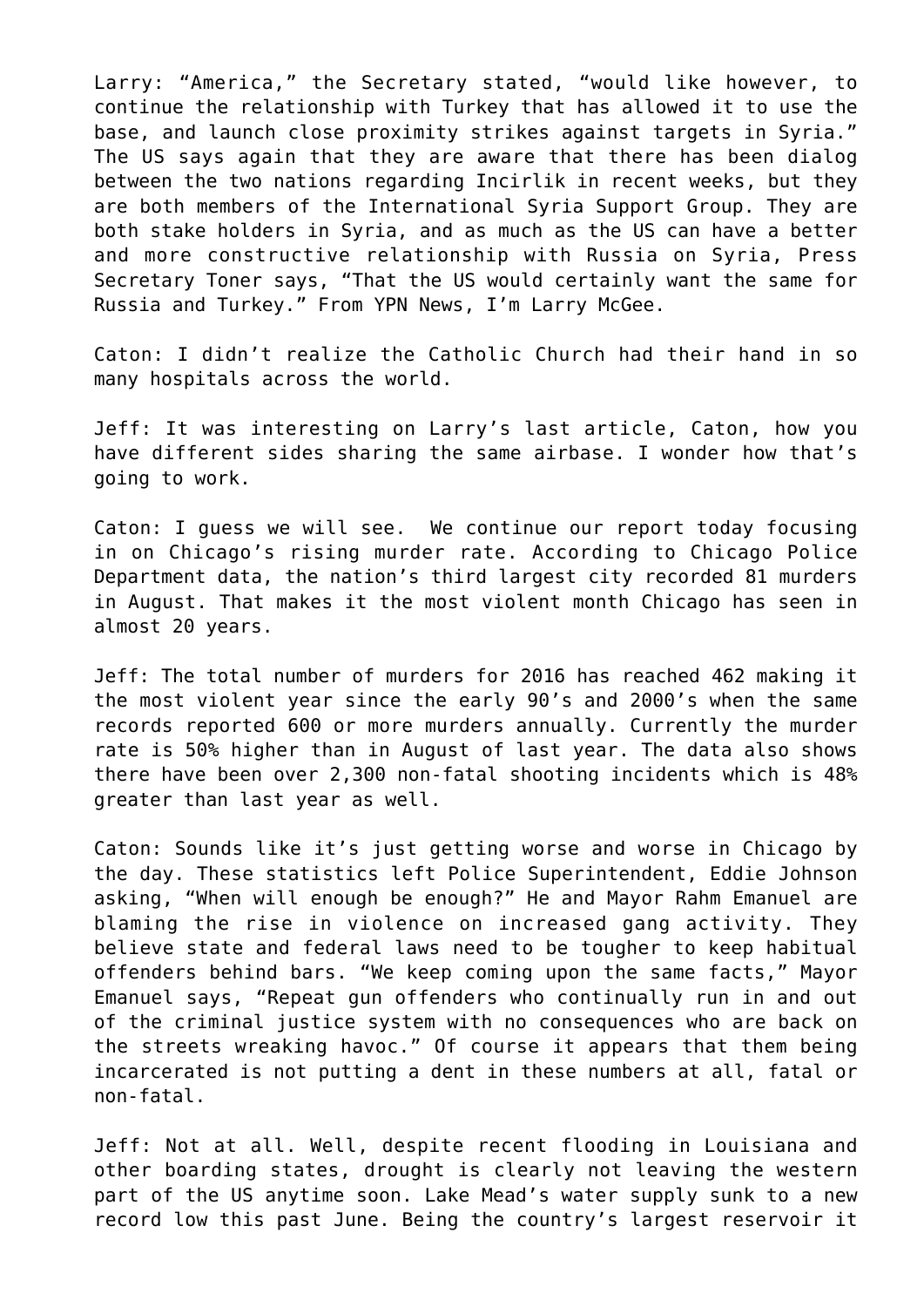was recorded to be at less than 1,075 feet. Its only 25 feet away from pulling in air instead of water at one intake point. This in turn, is causing concern across these western states.

Caton: I bet it is. Doyle Rice, a weather editor for USA Today explains, "Lake Mead is the largest reservoir and it supplies water for much of the West; California, Arizona, New Mexico. It's one of the main sources of water for many of the big cities in the West.

Jeff: Mr. Rice went on to say, "It's not just Lake Mead that's suffering, it's the entire Western third of the country. States such as California, Nevada, Arizona are all mainly in drought conditions. Severe to extreme drought. It's causing unprecedented levels of water restrictions for farmers, businesses consumers and it's no signs of getting better," he concluded.

Caton: If we compare some photographs of Lake Mead from 2007 to those taken in the same areas in 2014 we can see how much the water supply has dwindled. Here we see Hoover Dam in 2007 already very low. But in this one taken in 2014 we can see the water level has gone down even further. And yet another picture taken in a dry lake bed also from 2007 with a boat sunk into the mud, in 2014 has shrubs growing all around that boat.

Jeff: Quite a difference. And Caton as we mentioned, the floods in some parts, but still the drought in others. You can see it's just out of balance.

Caton: Either way it's in excess wherever you go.

Jeff: That's right. Well as the water supply continues to decrease, it becomes an ever increasing problem for the entire country. Not only impacting those living in the region with limited water for drinking and washing as well as irrigation for farmers; but also spreading across the country as a food shortage with food prices steadily climbing. That's where we're going to see it next with our wallets, as we go to the store and you see the prices jump because they're not growing as much food.

Caton: Right. Well, half way around the world people are in crisis of another kind…living in fear of their cities and homes being bombed. While this is going on in multiple countries in the Middle East today, we take a closer look at one such country and what they, are doing about it. Yemen has been the target of airstrikes by a Saudi-led Coalition since March of 2015.

Jeff: In the latest attack, reported by rebel controlled news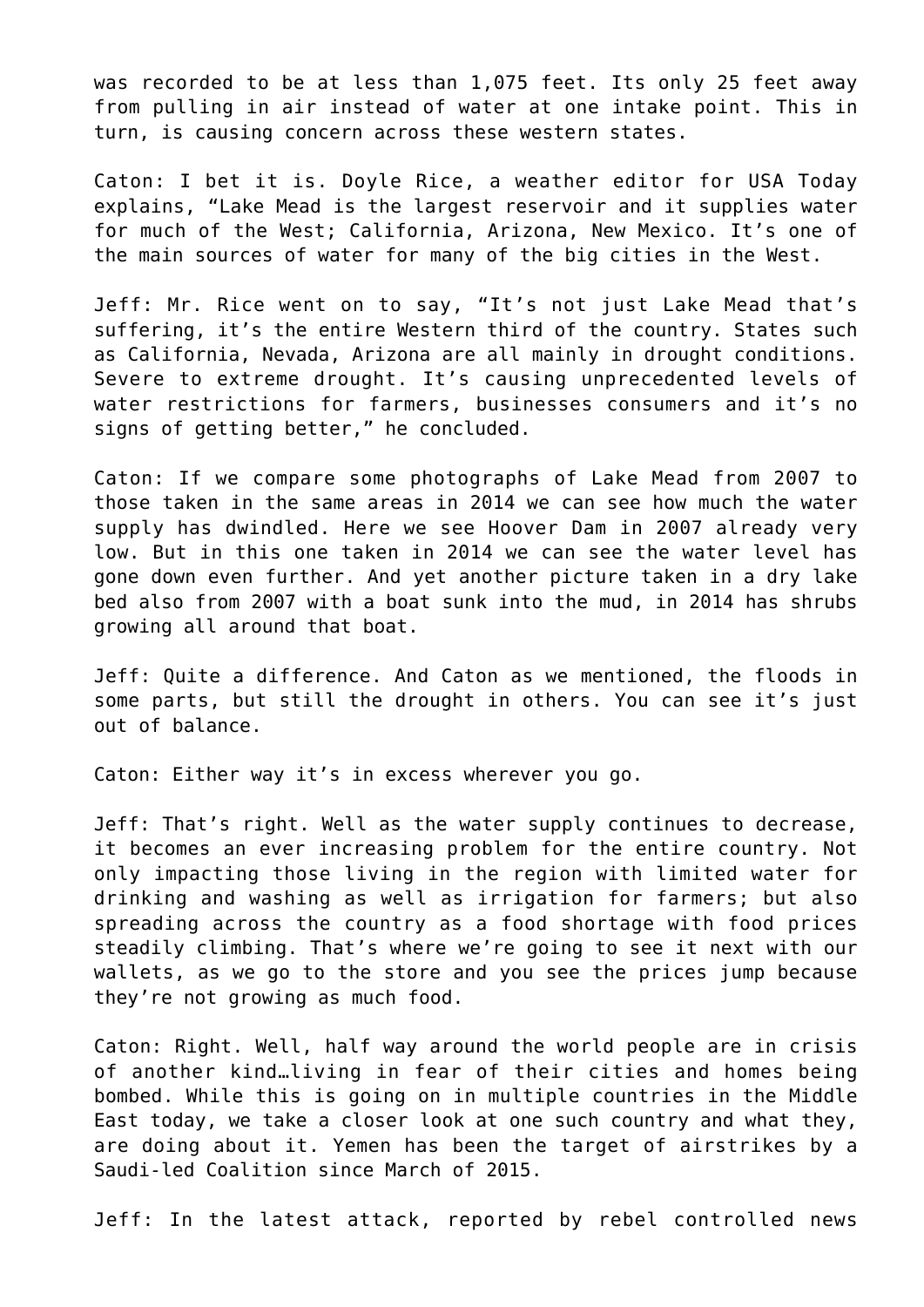agencies, at least 11 civilians were killed when bombs were dropped on a residential area. This came just one day after the UN demanded a probe into the killing of innocent civilians in the country. The UN High Commission for Human Rights says close to 3,800 civilians have been killed in Yemen, since the Saudi-led Coalition started intervening in the country's civil war, while some other reports are as high as 9,600. The UN High Commission also reported there have been over 6,500 others injured in attacks. Which they don't classify the as civilians, nevertheless still injured, probably the military personnel and so-forth.

Caton: Sure. There's a lot of people suffering as a result of this ongoing conflict. UN officials are pointing the finger at the Saudiled alliance saying they are responsible for the majority of collateral damage and must be held accountable. The UN High Commissioner for Human Rights, Zeid Ra'ad Al Hussein implored his international partners in a statement saying, "I call on the international community to establish an international, independent body to carry out comprehensive investigations in Yemen." He added, "Such a manifestly, protractedly unjust situation must no longer be tolerated by the international community."

Jeff: Yemen however is not taking the attacks lying down. Their solution? Retaliation. On September 2<sup>nd</sup> Yemen Forces claimed responsibility for a carrying out a rocket attack on Saudi Arabia. The Yemen military says, the ballistic missile was built in the country. The city of Ta'if in the southeastern province of Mecca was targeted in the attack in retaliation for the ongoing airstrikes led by Saudi Arabia. Of course, retaliation isn't going to get anywhere. It's only going to make matters worse, make them more upset and probably lead to more of these bombings taking place.

Caton: And the civilians catching the great tail end of this as they add 'fire' to 'fire'. But Retaliation is no help when it comes to the needs of the Yemeni people. According to the UN High Commission for Human Rights, data reveals at least 7.6 million people, including three million women and children currently suffer from malnutrition. While another three million people have been displaced from their homes. And we've reported in the past how many people were actually fleeing from Yemen, because of that country being in such a war-torn state; heading to places like Europe to find a new place to live.

Jeff: Yemen's infrastructure has also been severely damaged. Hospitals cannot cope with the large number of dead and dying. To support the country, the Red Cross has donated entire morgues, in the form of refrigerator storage machines, as well as body bags, to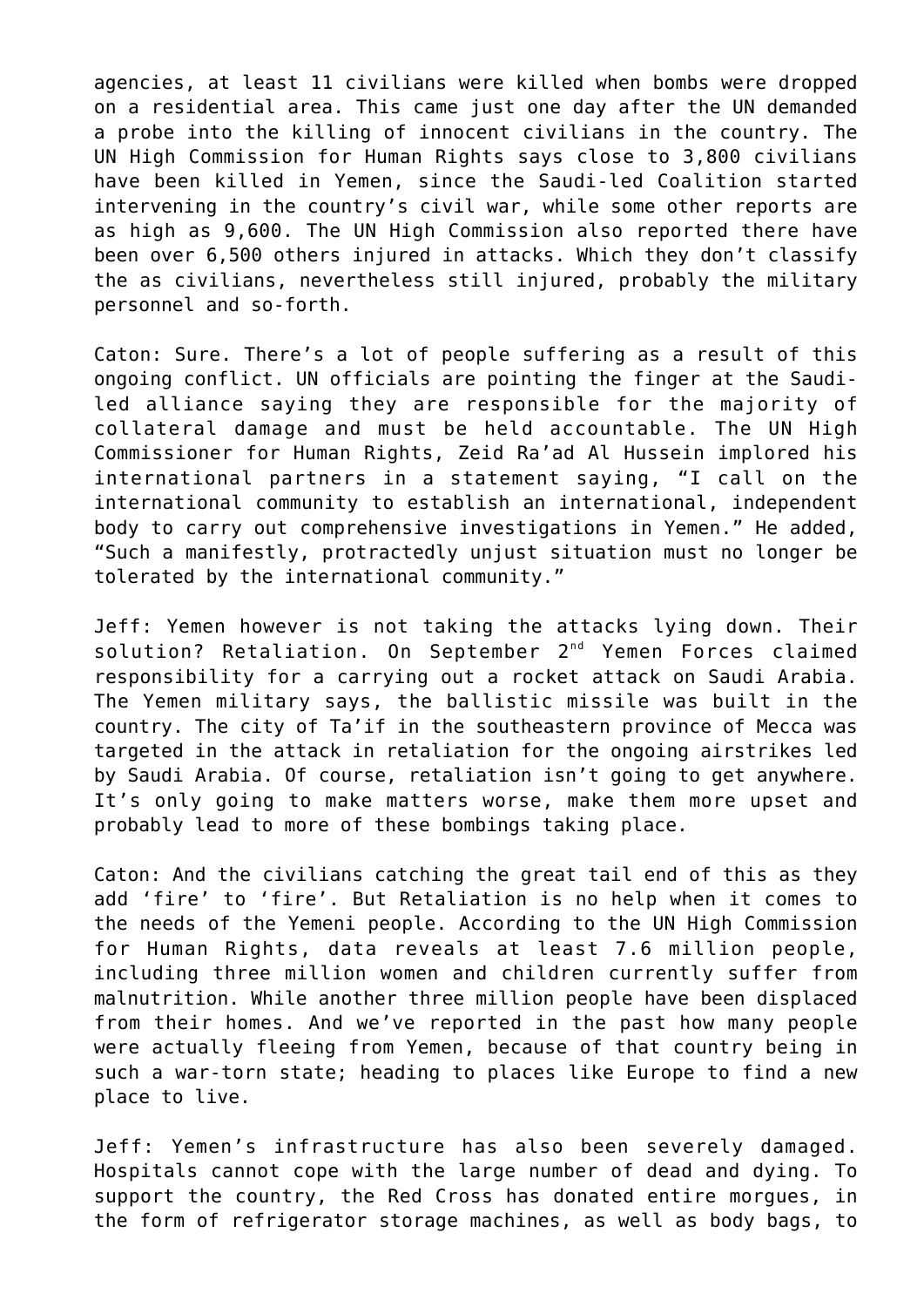the doctors in need.

Caton: A spokesperson for the Yemen-based Red Cross, Rima Kamal told RT in an interview "A lot of hospitals have not had the capacity to absorb the dead. Unfortunately in many cases you've had several dead bodies stacked on one shelf in one morgue unit." She went on to talk about the severe shortage of medical supplies as well, stating, "A lot of the time patients die in front of the eyes of the doctor who has the capacity to save the patient, but doesn't have the means to save the patient." So their hands are kind of tied.

Jeff: She continued, "The overall humanitarian situation is nothing short of catastrophic. In certain areas you have no power, no water. Civilians have to struggle to find food, to find basic necessities that many of us take for granted." She urged all parties in the conflict to put more effort into stopping the violence and protecting innocent civilians who are just trying to live their lives. And that Caton at least sounds sensible. Stop the violence and let the civilians get back to their lives.

Caton: Getting two to agree on that is the big challenge. In an interview with Press TV, Former US Army officer Scott Bennett, talked about the US's continuing to target Russian and Syrian airplanes in Syria. Bennett says this, "is quite a declaration of war before a declaration of war, because essentially what the United States has said is that 'we're not going to the United States' Congress about this, we're simply going to follow our military advisers in the Obama administration on this." So if they feel they need to go ahead and do an attack, they're just going to refer to the advisors and that's what their gonna do.

Jeff: Bennett, who served as an officer of Psychological Warfare went on to say, "if any Syrian airplane or Russian airplane approaches American troops, which are giving aid and comfort and training, to the enemy of the Syrian government; which includes members of ISIS, which includes members of the Al-Nusra front, which includes Kurds. If the US forces are approached by Syrian forces, legitimate Syrian government forces defending their country, then the US is going to destroy them."

Caton: Definitely sounds like a declaration of war. Shifting our focus now Jeff, to one women still making the headlines 19 years after her death. That's right. In her life-time she was known as the 'The Saint of the Gutters' but many simply called her 'mother.' Mother Teresa dedicated her life to helping the poorest of the poor. And on September  $4<sup>th</sup>$ , 2016 the Albanian nun will be declared a saint by the Catholic Church.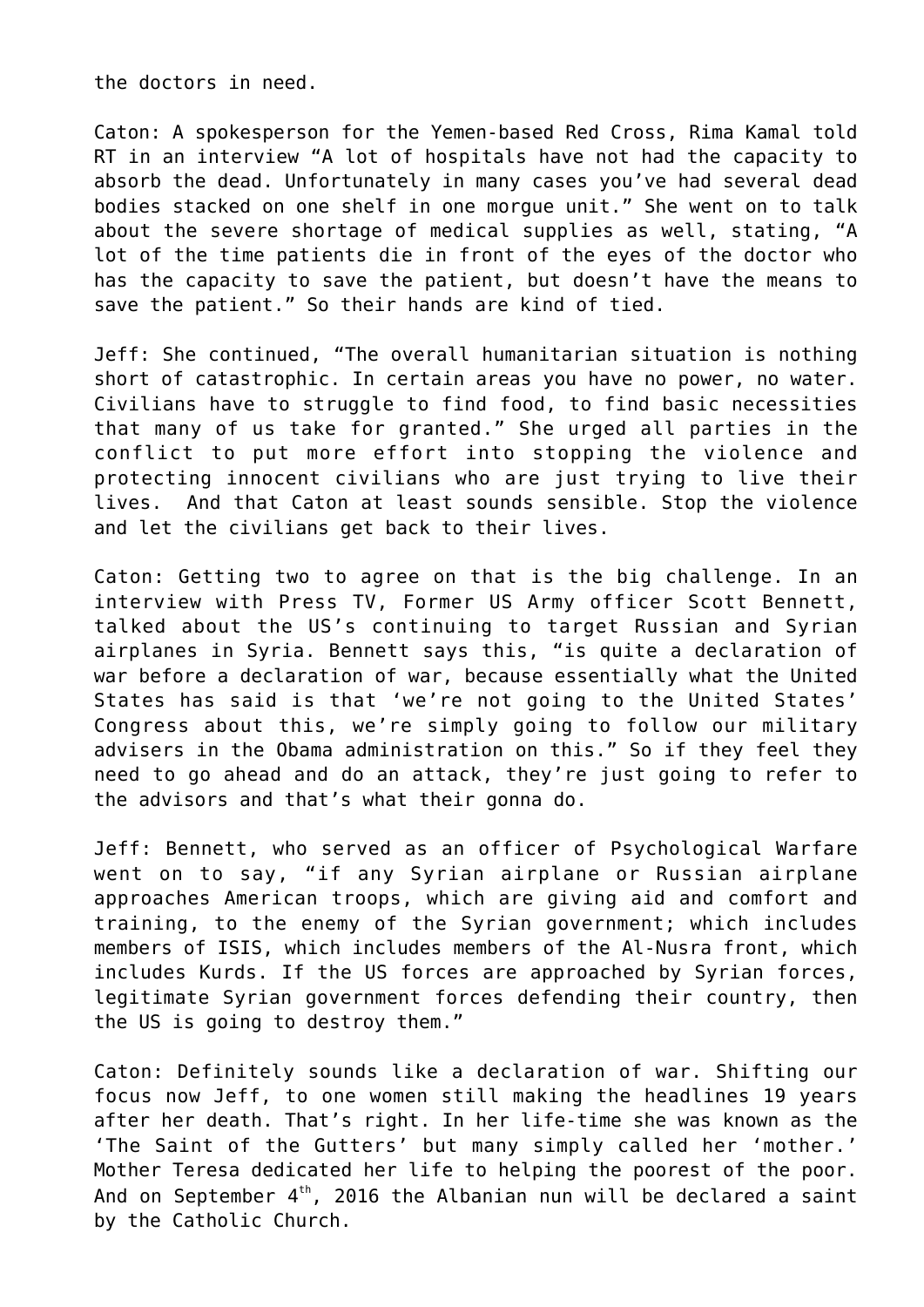Jeff: Not only did the poor see her as a type of savior, but popes and presidents, queens and princesses alike revered the woman. Mother Teresa, while not even 5' tall stood as a giant to those she served, spending almost 50 years helping the dying and destitute. In 1979 she was awarded the Noble Peace Prize for her work.

Caton: But in 2008 a volunteer named, Hemley Gonzalez, came to Mother Teresa's, "Missionaries for Charity" hospice, and saw a darker side. "I saw things like nuns washing needles with tap water and reusing them on patients." He told CBS news. "I saw patients dying without proper diagnosis." Today, Gonzalez runs his own aid group in Calcutta, India and remains a vocal opponent of Mother Teresa's organization. He's pushing Missionaries for Charity to be more open about their funds as well as urging them to provide better care. Or care at all.

Jeff: Another volunteer who worked closely with Mother Teresa for 11 years is author Susan Conroy. Now, she argues people don't understand, "The home for the dying isn't a hospital, it's a home, where we took in those who had nowhere else to go," she told CBS news. Conroy wrote two books about Mother Teresa and says she inspired her to reach out and care for those who have no one.

Caton: While many people thought of her as a saint while she lived, Mother Teresa will be officially canonized as Saint Teresa of Calcutta. Strangely enough it was revealed after her death in letters she had written, how she struggled in her relationship with god and the faith she served in throughout her life. So she had some issues of her own.

Jeff: Well, another disease is getting attention in the US. The World Health Organization has labeled drug resistant Gonorrhea a public health problem of national concern. The assessment is based on an increasing resistance when patients are treated with antibiotics. Chlamydia and Syphilis have also been added to the list as well.

Caton: All three of the diseases are now being closely watched, however, Gonorrhea presented the highest resistance to drugs. And that Jeff, has many people concerned as STD rates continue to increase rapidly in the US, especially among young people ages 20-24.

Jeff: How many of you use anti-bacterial soap? Promoted as germ fighting, now The Food and Drug Administration wants consumers to stop using anti-bacterial soaps and for companies to end marketing